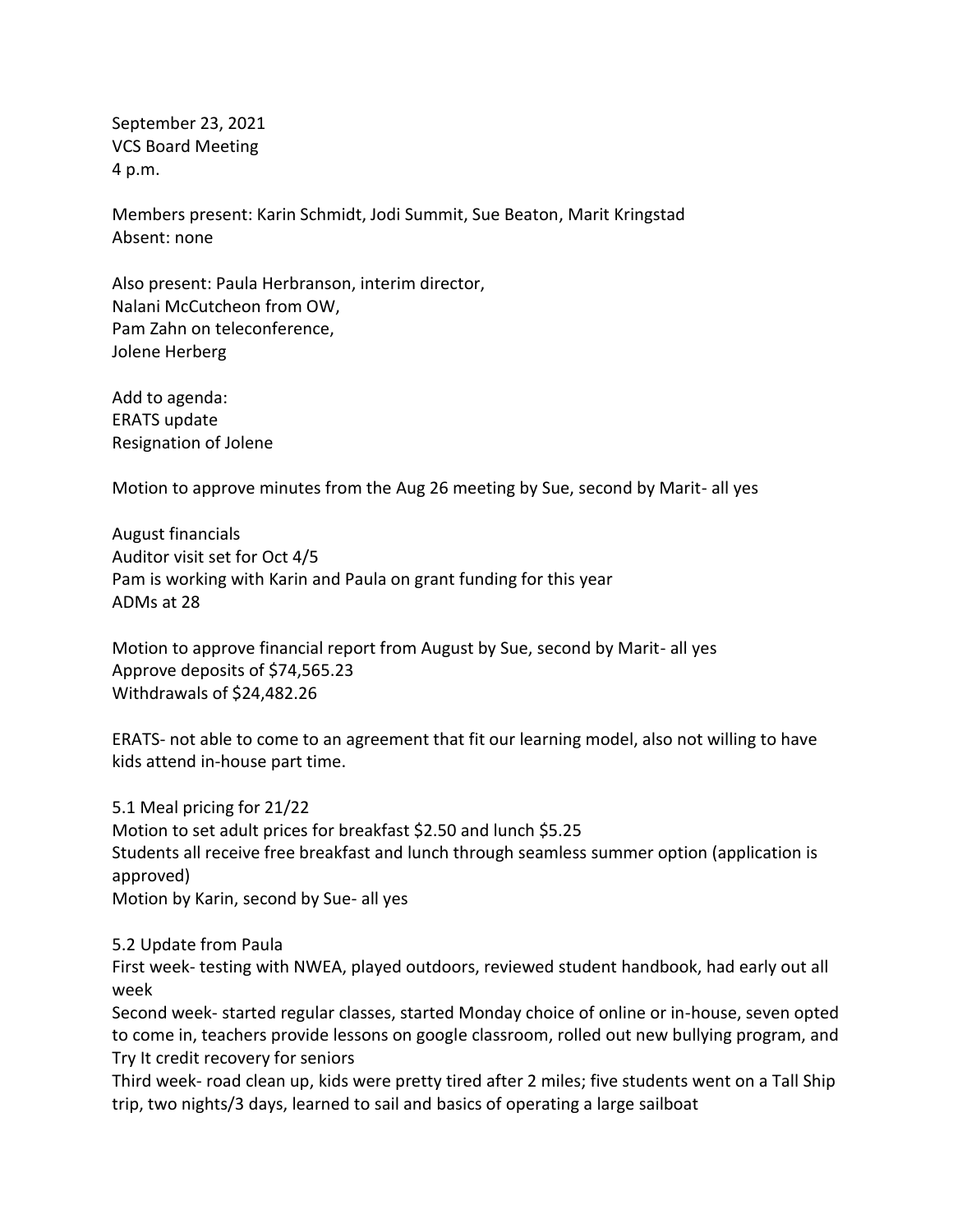Karin- NWEAs: like to test right away, know which kids need help, first professional development will go into how to use that data. Testing determines if students need ADSIS which is assisted reading/math proficiency.

10 students for reading

13 for math

Bill Durbin coming in October, talking about his book The Darkest Evening Books and author visit paid by a grant

New program 6<sup>th</sup> hour-student led plan- the no homework plan Three tiers-

- 1- if student missed school, have to use time to do work, with teachers available for core class makeup work/homework
- 2- If students have finished their homework, bowler hats (working class), get to do a project/experience working with Michelle- Native American crafts, work on their outdoor spaces
- 3- If students have a spark on their own (top hat)- thrively program- independent work on life skills, learning skills/styles, career exploration, and projects they can do independently

Already have 6 kids in top hats Teachers decide which kids are in which group each day

EE- reviewing our EE plan, asking for some modifications in our plan, so it makes more sense to the students, added more timelines during the year, put expo days two times a year, two main projects for EE, Paula did workshops this summer and is leading the projects, journals continuing with monthly topics, quarterly knowledge assessments, want to interview students, instead of a survey, getting better data, Skills are agriculture related and greenhouse related.

Climate/culture- acts of kindness, students know the rules, hearing more positive talk, and professional development to add in for teachers Thrively- easy to do on blended learning days

5.4- Jodi will contact Frank to get website updated Website is out of compliance- Jodi will review and get info to Frank

5.5 Annual Report

Jodi will call Frank and set up a time to work, one day after school Work with Jodi, Paula, and Frank

5.6 Motion to approve line of credit with Frandsen by Karin, second by Marit- all yes